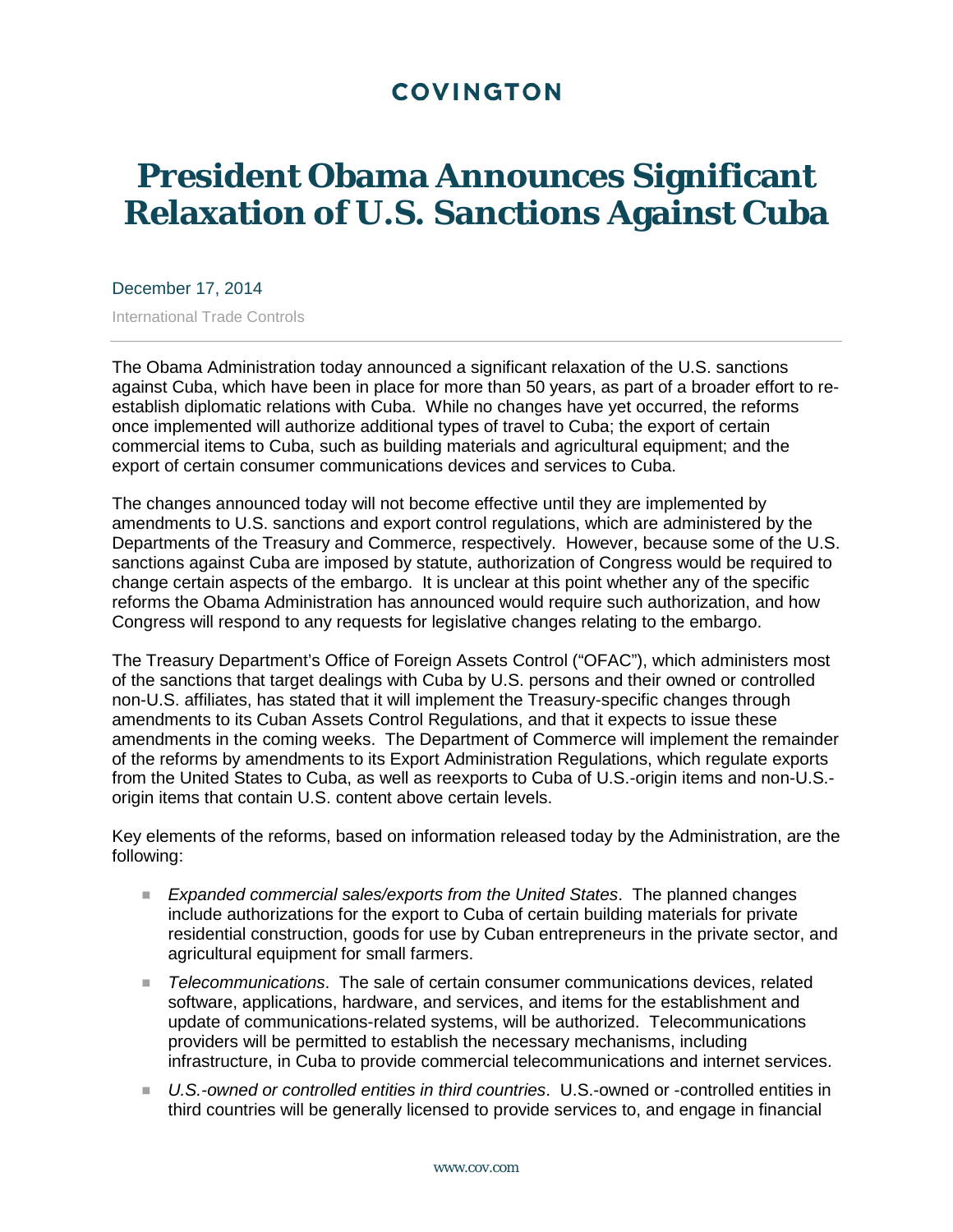transactions with, Cuban individuals in third countries. General licenses will also be issued to unblock the accounts at U.S. banks of Cuban nationals who have relocated outside of Cuba, permit U.S. persons to participate in third-country professional meetings and conferences related to Cuba, and allow the entry into the United States of foreign vessels that have engaged in certain humanitarian trade with Cuba, among other measures.

- *Expansion of travel.* Building from existing regulations, general licenses will be made available for all authorized travelers in 12 categories: (1) family visits; (2) official business of the U.S. government, foreign governments, and certain intergovernmental organizations; (3) journalistic activity; (4) professional research and professional meetings; (5) educational activities; (6) religious activities; (7) public performances, clinics, workshops, athletic and other competitions, and exhibitions; (8) support for the Cuban people; (9) humanitarian projects; (10) activities of private foundations or research or educational institutes; (11) exportation, importation, or transmission of information or informational materials; and (12) certain export transactions that may be considered for authorization under existing regulations and guidelines. Authorized travelers will be permitted to make travel arrangements through any service provider that complies with OFAC regulations governing travel to Cuba.
- *Financial services.* U.S. institutions will be permitted to open correspondent accounts at Cuban financial institutions to facilitate the processing of authorized transactions. U.S. credit and debit cards will be permitted for use by travelers to Cuba. In addition, the definition of "cash in advance" will be revised to specify that it includes cash prior to transfer of title to goods, which should facilitate U.S. trade with Cuba.
- *Remittances.* The revised regulations will increase the permitted remittance levels from \$500 to \$2,000 per quarter for general donative remittances to Cuban nationals (except to certain officials of the government or the Communist party). In addition, donative remittances for humanitarian projects, support for the Cuban people, and support for the development of private businesses in Cuba will no longer require a specific license.
- *Imports from Cuba.* Licensed U.S. travelers to Cuba will be authorized to import \$400 worth of goods from Cuba into the United States, of which no more than \$100 can consist of tobacco products and alcohol.

The move to reform sanctions is accompanied by other changes. For example, the President directed the Secretary of State to immediately initiate discussions with Cuba on the reestablishment of diplomatic relations, including establishing a U.S. embassy in Havana. In addition, the President directed the Secretary of State to review whether Cuba should continue to be designated as a state sponsor of terrorism, and announced that the U.S. government will work with the governments of Cuba and Mexico to discuss shared maritime boundaries in the Gulf of Mexico.

We are following these sanctions developments closely and will provide further updates as the situation develops. In addition, Covington has launched a Cuba Working Group to assist clients in assessing and complying with changes in U.S. sanctions, taking advantage of new business opportunities that may develop with respect to Cuba, shaping additional policy changes by the Administration or Congress, and preserving U.S. claims regarding Cuban property. Covington's Working Group is being co-chaired by Dr. Arturo Valenzuela, former Assistant Secretary for Western Hemisphere Affairs in the U.S. Department of State, and former Deputy U.S. Trade Representative John Veroneau.